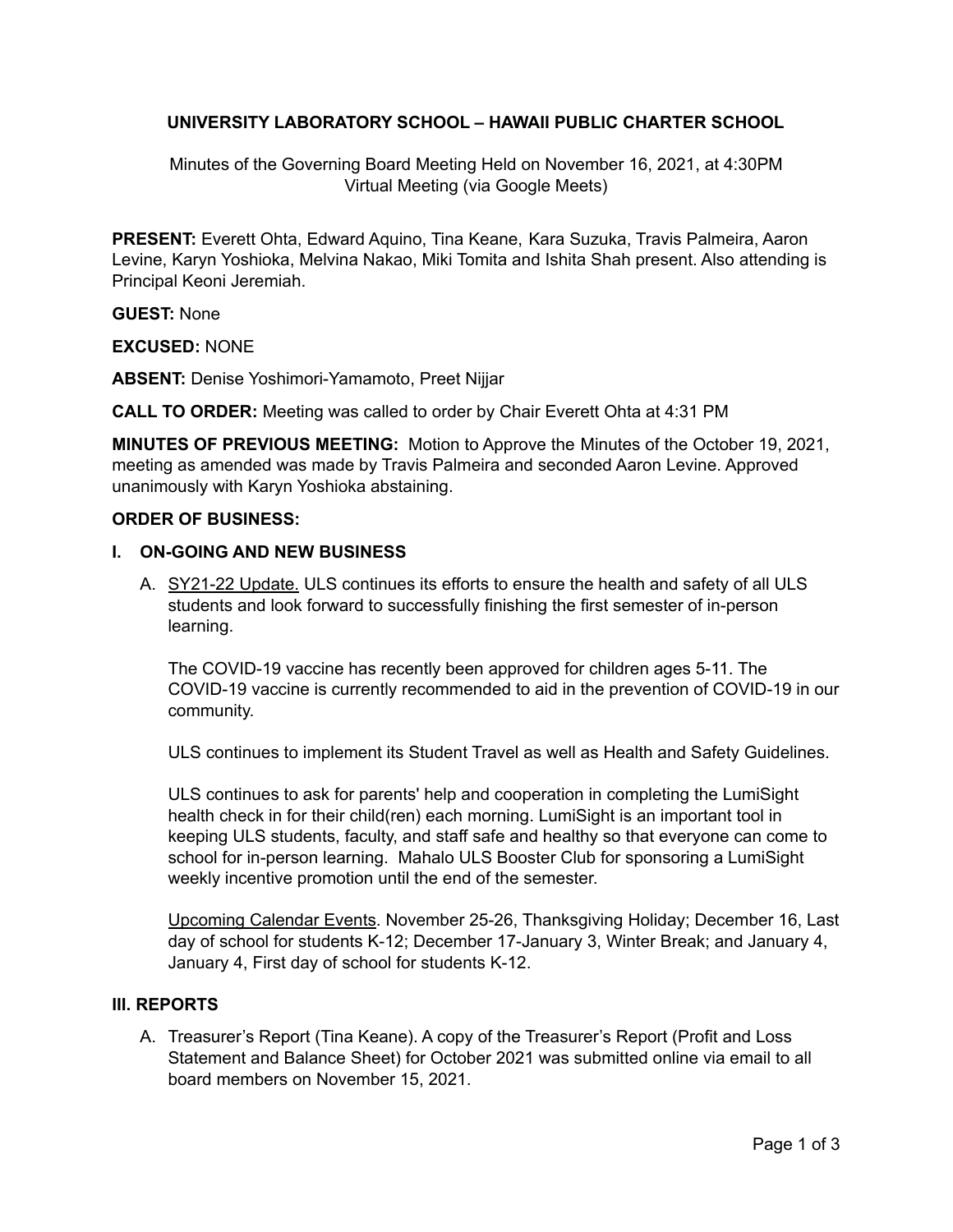B. Principal's Report.

Strive HI, Hawaii State Assessment (HSA), and Smarter Balanced Assessments (SBA). The Hawaii State Department of Education recently released the 2020-2021 results of the Strive HI Performance System, Hawaii's public school accountability and improvement system. Measures associated with the Strive HI system include data on student proficiency in English language arts/literacy, math, and science as measured by the Smarter Balanced Assessments (SBA) and the Hawaii State Assessment (HSA); student growth in English language arts/literacy and math; chronic absenteeism; 11th grade ACT results; high school graduation rates; college enrollments; and achievement gaps.

Principal Jeremiah reviewed the Strive HI report which include the following highlights for ULS:

- Highest graduation rate in the state, with 100% of our students graduating in four years.
- Ranked third in the state for college enrollment, with 90% of ULS graduates (c/o '20) enrolling in college.
- Lowest chronic absenteeism rate in the state.

Charter Commission Annual Report. Draft of the SPCS Commission's 2020-2021 Annual Report as presented to the Commission meeting on November 10, 2021, was reviewed. The specific ULS Pages from VII. Action on the State Public Charter School Commission 2020-21 Annual Report was also reviewed. Of note, in the achievement gap section of the ULS section of the report- the *did not meet* will be corrected to *Exceeds*.

Additional Student Academic Outcome Measure: Percentage of students scoring 910+ on PSAT 10 (added 8/9/2018): Exceeding the target at 80%.

Recycling Drive. The Global Leadership students will be holding a drive-through recycling event at ULS on Saturday, December 4, 2021, from 9am to 11am. The event is focused on drawing attention to the importance of the 3Rʻs Reduce, Reuse and Recycle to help the environment. Volunteers will be on hand to grab the recyclables from those who will be dropping off recyclables.

Toys for Tots Drive. ULS, led by the ULS Global Leadership students, are working with Toys for Tots Hawai'i and the USMC Toys for Tots to give toys to less fortunate children and families across Hawai'i. Starting Tuesday, November 16, donors can drop off new/unused toys to the school office! The drive lasts until December 15, 2021.

- C. Committee Updates.
	- 1. Governance Committee (Everett Ohta). The Governance Committee met on November 2, 2021, and reviewed the initial draft of the revised conflict-of-interest policy. Hoping to present the revision to the governing board in the January meeting.
	- 2. Academic Committee (Aaron Levine). Academic Committee met on November 9, 2021. The committee reviewed the test score results from the last academic year,